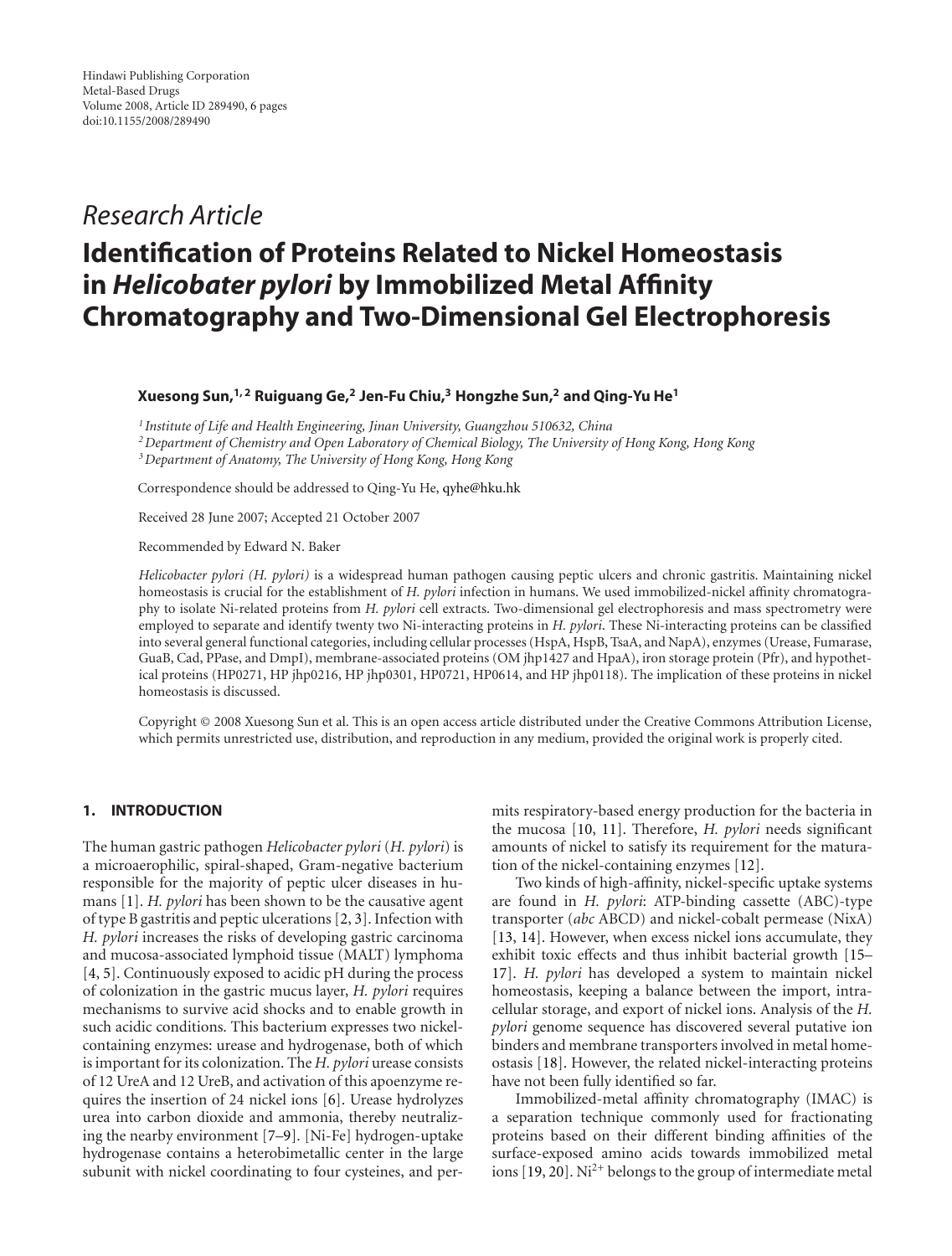ions, preferring coordination to nitrogen, oxygen, and sulfur, and especially favors binding to the proteins with two exposed vicinal histidines [\[21\]](#page-5-3). Elution of the target proteins is achieved by lowering the pH or by adding a competing reagent such as imidazole [\[22\]](#page-5-4). Two-dimensional gel electrophoresis (2-DE) is a common choice for separating cellular proteins first by their isoelectric point (p*I*) and then by molecular weight (MW). However, low-abundance proteins may not be detected in 2-DE due to its limited separation capacity. IMAC may compensate this, in some way, by specifically serving to enrich the low-abundance metalbinding proteins and to reduce protein complexity.

In this study, proteomic technology was employed for the first time to isolate and identify candidate proteins involved in nickel transport, storage, and utilization in *H. pylori*, by integrating the powerful tools of Ni-IMAC, 2-DE, and matrixassisted laser desorption time-of-flight mass spectrometry (MALDI-TOF MS). Those proteins with surface active coordinating residues for binding nickel (and maybe other metals with similar coordinating features) were retained, separated, and analyzed. The information obtained from the identification and functional analysis of these nickel-related proteins may improve our understanding of nickel homeostasis in bacteria.

# **2. MATERIALS AND METHODS**

## *2.1. Bacterial culture conditions*

*H. pylori* strain 11637 was kindly supplied by Dr. H. H-X. Xia (Department of Medicine, The University of Hong Kong), and cultured in the basal medium, Brucella broth (Difco) with 5% (v/v) fetal bovine serum (FBS; GIBCO/BRL Life Technologies), for 72 hours with orbital shaking (100 rpm) at 37◦C in an anaerobic jar with a microaerobic gas-generating kit (Oxoid). Solutions used in this study were prepared with ultra-pure water (18.2 M $\Omega$ ; Millipore).

# *2.2. Immobilized-nickel affinity*

*H. pylori* 11637 cells grown in 100 mL liquid media to midlog phase were pelleted at 8000×*g* for 5 minutes at 4◦C, and washed three times with 10 mL ice-cold phosphate buffered saline (PBS). Cell pellets were resuspended in 10 mL of icecold Buffer A (20 mM sodium phosphate buffer, 500 mM NaCl, 10 mM imidazole, 1 mM PMSF, pH 7.4). Bacteria were ruptured with sonication in the presence of 1% v/v Triton X-100. Proteins were recovered (10,000×*g*, 30 minutes), and the supernatant was filtered through a 0.45 *μ*m cellulose acetate syringe filter (Iwaki Glass, Japan) before being loaded onto a house-made, Buffer A-equilibrated Ni-NTA Agarose column (0.5 mL, Qiagen). After washing with 10 column volumes of Buffer A, proteins were eluted with Buffer B (20 mM sodium phosphate buffer, 500 mM NaCl, 500 mM imidazole, pH 7.4). The fractions were concentrated with Centricon YM-3 (Millipore), and buffer-exchanged into rehydration solutions (8 M urea, 4% CHAPS, 1 mM PMSF, 20 mM DTT, 2% pharmalyte pH 3–11) with PlusOne 2-D Cleanup kit (Amersham Biosciences, Buckinghamshire, UK). Protein concentrations were determined by BCA assay (Bio-Rad, Calif, USA) using BSA as the standard. Cell extractswere used immediately or frozen in aliquots at –80◦C.

# *2.3. 2-DE*

2-DE was carried out with an IPGphor II Isoelectric Focusing (IEF) unit and Hoefer SE 600 Ruby electrophoresis unit (Amersham Biosciences) according to the method detailed elsewhere [\[23](#page-5-5)]. Briefly, 100 *μ*g of *H. pylori* protein samples were diluted in rehydration solutions containing traces of bromophenol blue. IEF was carried out with precast 13-cm Immobiline DryStrip (IPG strips; Amersham Biosciences) to generate a nonlinear pH gradient of 3–10. Following IEF, strips were immediately used for the second dimensional SDS-PAGE (10). Proteins were visualized with silver stain, and protein molecular weight (MW) was calibrated with prestained SDS-PAGE marker (Broad range; Bio-Rad). To minimize gel to gel variations, two-dimensional gels were run three times for each sample.

# *2.4. Peptide mass fingerprinting (PMF)*

The silver-stained gels were scanned (Image Scanner; Amersham Biosciences) and analyzed with ImageMaster 2D Elite software (Amersham Biosciences) [\[23](#page-5-5)]. The normalized intensity (NI) for each protein spot was calculated as the ratio of the spot intensity versus the sum of intensities of the spots present in the whole gel. Protein spots were cut out from the silver-stained gels and enzymatically digested overnight with sequence grade porcine trypsin (Promega) at 37◦C. The masses of the digested peptides were determined with a Voyager-DE STR Biospectrometry Workstation (Applied Biosystems, Calif, USA). Protein identification was performed by searching the NCBInr protein database using Protein Prospector [\(http://prospector.ucsf.edu\)](http://prospector.ucsf.edu) (3), with pyroglutamic acid modification of N-terminal glutamine, oxidation of methionine, and protein N-terminal acetylation as permissible modifications. The criteria for searching were set at 50 ppm or better mass accuracy, at least four matching peptide masses, as well as theoretical MW and isoelectric point (p*I*) matching to the estimated values from gels.

#### **3. RESULTS AND DISCUSSION**

To investigate nickel binding proteins in *H. pylori* under physiologically relevant conditions, a relatively mild and nondenaturing lysis method was applied prior to Nickel-IMAC (Ni-IMAC) loading. Our previous experiments have shown 1-D gels for the total extract of *H. pylori* 11637 cells and extract fractions eluted from a Ni-IMAC column [\[24](#page-5-6)], displaying many protein bands for both cases. We have now further separated and identified nickel-interacting proteins in *H. pylori* using 2-DE.The resulting 2-DE images were visualized by silver staining. The gel image of whole cell extracts of *H. pylori* 11637 (see [Figure 1\(a\)\)](#page-2-0) has a protein distribution very similar to the standard proteome pattern of *H. pylori* 26695 [\[25\]](#page-5-7). More than 800 protein spots were separated, with molecular weights ranging from 6 to 200 kDa and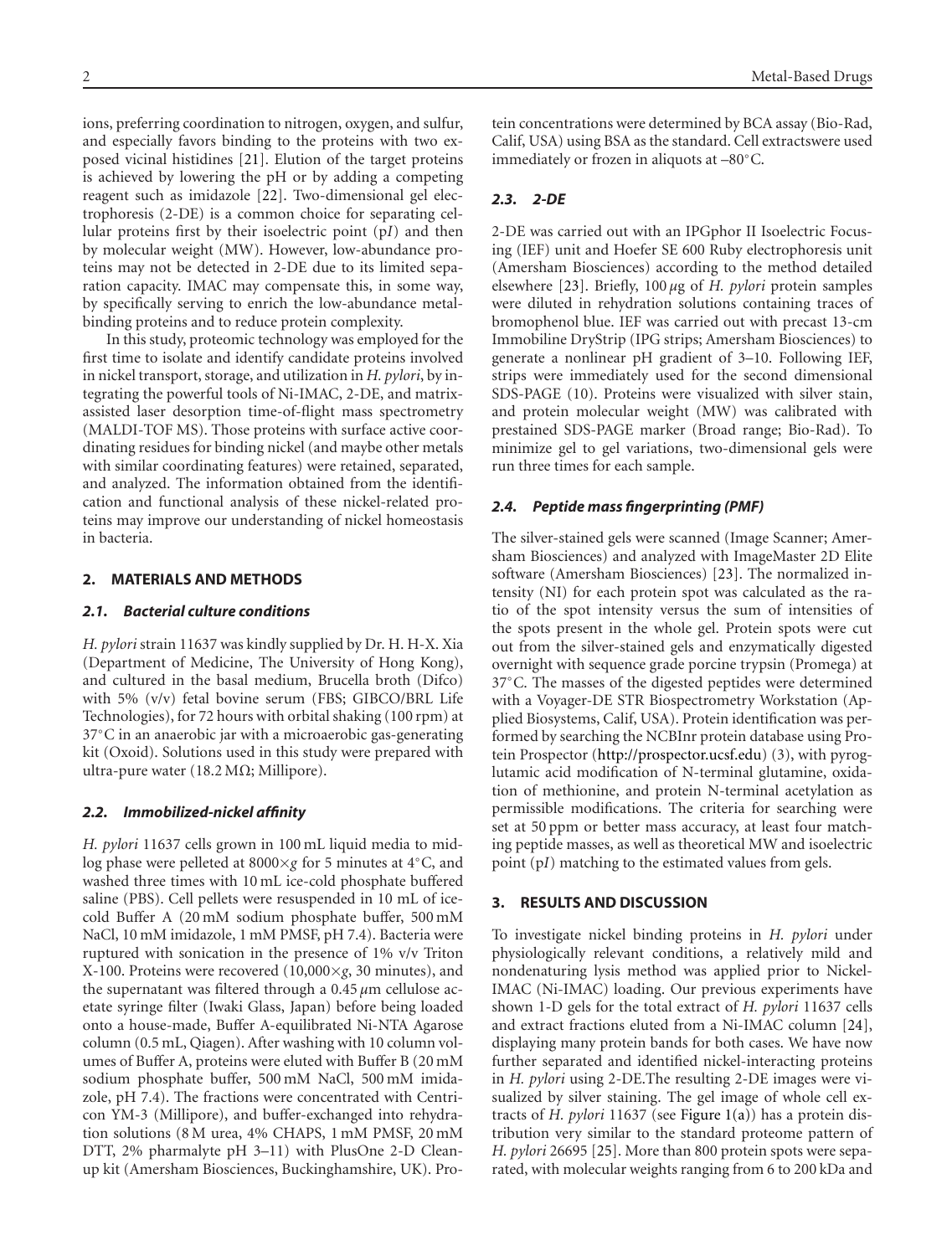<span id="page-2-0"></span>

Figure 1: Nickel-interacting proteins in *H. pylori* 11637 analyzed by 2-DE. (a) 2-DE patterns of total Ni-binding proteins in *H. pylori* 11637; (b) 2-DE patterns of *H. pylori* total proteins.

p*I* values from 3 to 10. [Figure 1\(a\)](#page-2-0) shows a representative gel image of Ni-related proteins in *H. pylori* 11637. The ratio between the number of Ni-binding proteins and total extracted proteins of whole cell lysates was 1 : 57, indicating that nickel specifically binds to a restricted number of proteins. Qualitative comparison of 2-D gels between the Ni-enriched eluates (see Figure  $1(a)$ ) and the total extracts (see Figure  $1(b)$ ) revealed remarkably different spot patterns.

Ni-binding protein spots were excised, trypsin-digested, and subjected to MALDI-TOF MS sequencing. Mass spectra of tryptic peptides were used to identify proteins by matching to the spectra of the protein sequence databases, and the identification was further verified by comparing to the standard proteomic map of *H. pylori* [\[25](#page-5-7)]. In total, twenty two proteins were identified as candidate Ni-interacting proteins, as marked in [Figure 1\(a\)](#page-2-0) and summarized in [Table 1.](#page-3-0) Some of the protein spots could not be annotated due to no substantial MS signals or inadequate peptide coverage for confident identification. Interestingly, five of the proteins identified,including UreA, HspB, fumarase, Pfr, and hypothetical protein jhp0301, show more than one spot in the 2-DE map, indicating the presence of posttranslational modifications. Protein isoforms typically present themselves as a series of spots that differ slightly in their molecular masses and p*I*, that is, numerous closely spaced spots in 2-DE profiles [\[26](#page-5-8)[–28](#page-5-9)]. Five proteins (HspA, HspB, fumarase, TsaA, and NapA) were also identified in the Bi-interacting profile [\[24\]](#page-5-6), indicating that there was some correlation between  $Bi^{3+}$  and  $Ni^{2+}$  interactions. The Ni-interacting proteins can be classified into five general functional categories: cellular processes (HspA, HspB, TsaA, and NapA), enzymes (Urease, Fumarase, GuaB, Cad, PPase, and DmpI), membraneassociated proteins (OM jhp1427 and HpaA), iron stor-

<span id="page-2-1"></span>age protein (Pfr), and hypothetical proteins (HP0271, HP jhp0216, HP jhp0301, HP0721, HP0614, and HP jhp0118).

Nickel homeostasis is required for the establishment of *H. pylori* infection in animals [\[7\]](#page-4-7), necessitating a balance in the nickel import, storage, and delivery for the synthesis and activity of nickel-dependent metalloenzymes. Proteins involved in nickel homeostasis are potential drug targets. Consequently, an analysis to identify the nickel-interacting proteins in *H. pylori* may be able to reveal candidate proteins for further characterization and validation to provide drug targets.

In order to live in the acidic gastric environment, *H. pylori* continuously synthesize urease catalyzing the hydrolysis of urea to ammonia and carbamate to elevate pH. Urease is an oligomeric Ni-containing heterodimer of UreA and UreB.Both subunits of urease were observed in the 2-DE gel after Ni-NTA enrichment, suggesting each of them can bind nickel ions (see [Figure 1\(a\)\)](#page-2-0). Expression of active urease is essential for *H. pylori* infection in all animal models and for acid survival in vitro [\[29](#page-5-10)]. Urease activity is significantly enhanced in the presence of nickel, additional incorporation of  $Ni<sup>2+</sup>$  into the apoenzyme is thus the major regulating event upon higher  $Ni<sup>2+</sup>$  availability.

Heat shock proteins are a group of highly conserved, abundantly expressed proteins with protective advantage through their functions as molecular chaperones, assisting proper folding of a number of substrate proteins that are otherwise destined to aggregation [\[30,](#page-5-11) [31](#page-5-12)]. Both Chaperones HspA and HspB were isolated by Ni-IMAC. HspA and HspB are also involved in urease activation and protection. Urease activity was increased four folds in *E. coli* when coexpressed with HspA, suggesting that HspA possibly plays an important role in the activation of urease, probably by means of its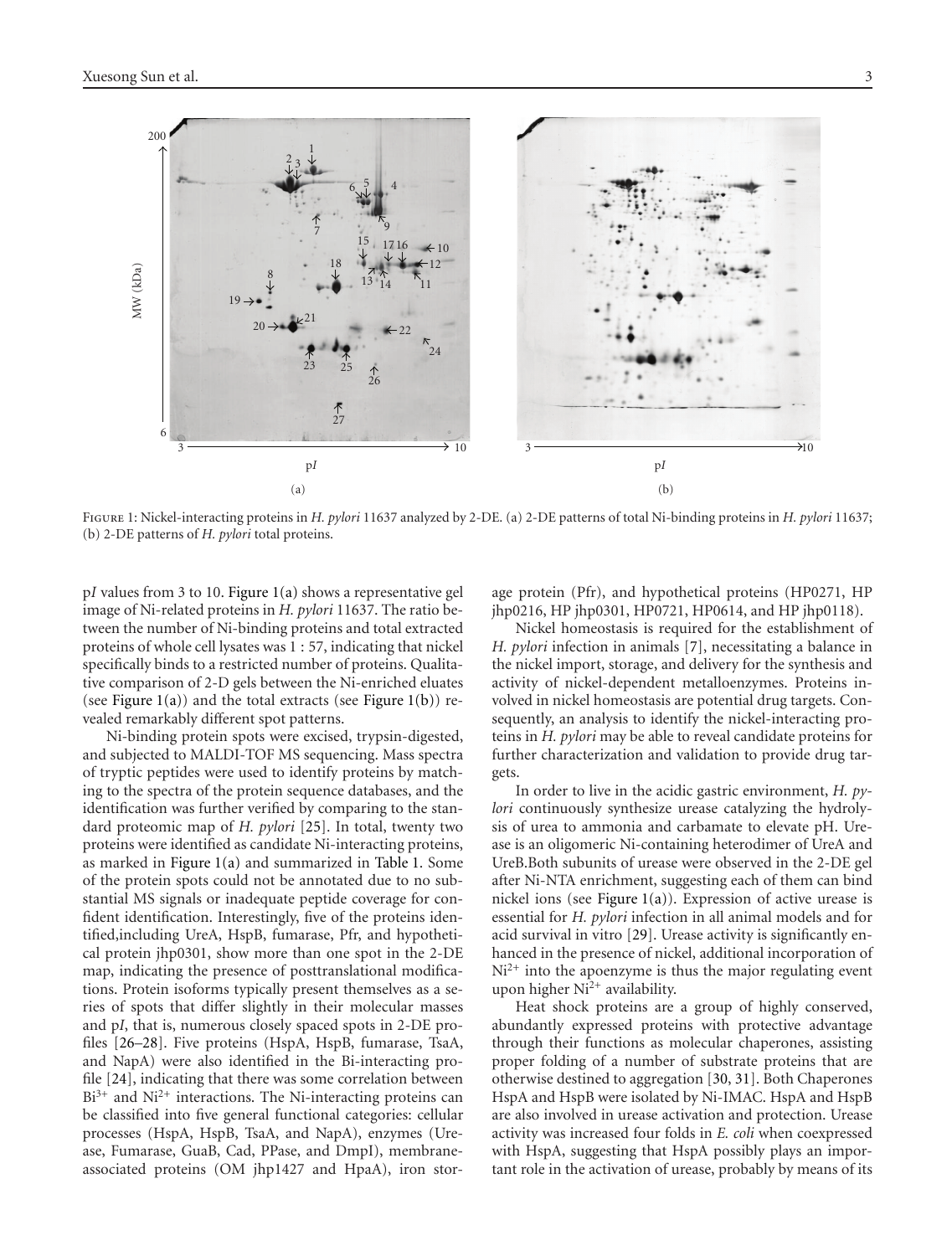| Protein no. | Protein name                                                              | Identified peptides | % Sequence coverage | MOWSE score   |          | MW(kDa)/pI |  |
|-------------|---------------------------------------------------------------------------|---------------------|---------------------|---------------|----------|------------|--|
|             |                                                                           |                     |                     |               | Theor.   | Obs.       |  |
| $1*$        | UreB                                                                      | 21                  | 42                  | $1.595e+10$   | 61.4/5.5 | 65.5/5.8   |  |
| $2*$        | 60 kDa chaperonin<br>(HspB)                                               | 65                  | 75                  | 1.199e+15     | 58.2/5.5 | 59.3/5.3   |  |
| 3           | 60 kDa chaperonin<br>(HspB)                                               | 19                  | 37                  | 9.875e+04     | 58.2/5.5 | 56.7/5.5   |  |
| 4           | Inosine-5'-<br>monophosphate<br>dehydrogenase (GuaB)                      | 24                  | 51                  | $2.559e+09$   | 51.8/7.7 | 56.2/8.0   |  |
| 5           | Fumarase                                                                  | 22                  | 51                  | $1.097e + 11$ | 51.0/6.5 | 52.6/7.4   |  |
| 6           | Fumarase                                                                  | 20                  | 45                  | $1.800e+10$   | 51.0/6.5 | 52.6/7.0   |  |
| 7           | Putative<br>aminotransferase                                              | 26                  | 55                  | 2.466e+12     | 42.4/5.8 | 40.4/6.2   |  |
| 8           | Hypothetical protein<br>HP0271 (fragment)                                 | $\overline{4}$      | 12                  | 980           | 38.6/5.0 | 21.1/4.8   |  |
| 9           | Cinnnamyl-alcohol de-<br>hydrogenase ELI3-2<br>(Cad)                      | 15                  | 36                  | $1.912e+09$   | 38.6/7.0 | 40.7/7.8   |  |
| 10          | Cell binding factor 2                                                     | 21                  | 48                  | $5.030e + 06$ | 34.0/9.3 | 31.9/9.8   |  |
| 11          | Outer membrane pro-<br>tein jhp1472                                       | 11                  | 32                  | 6.291e+04     | 30.2/9.1 | 26.7/9.3   |  |
| 12          | Hypothetical protein<br>jhp0216                                           | 15                  | 57                  | 7.869e+05     | 29.5/9.1 | 27.4/9.4   |  |
| 13          | Hypothetical protein<br>jhp0301                                           | 7                   | 24                  | $1.027e + 04$ | 28.6/7.8 | 27.1/8.0   |  |
| 14          | Hypothetical protein<br>jhp0301                                           | 19                  | 61                  | 2.461e+05     | 28.6/7.8 | 27.1/8.1   |  |
| 15          | Putative<br>neuraminyllactose-<br>binding hemagglutinin<br>homolog (HpaA) | 13                  | 50                  | 2.381e+05     | 28.3/7.9 | 27.0/7.2   |  |
| 16          | Urease alpha subunit<br>(UreA)                                            | 14                  | 68                  | 1.280e+07     | 26.5/8.5 | 27.2/9.0   |  |
| 17          | Urease alpha subunit<br>(UreA)                                            | $\overline{4}$      | 88                  | 1.846e+11     | 26.5/8.5 | 27.2/8.5   |  |
| 18          | Putative alkyl hy-<br>droperoxide reductase<br>(TsaA)                     | 12                  | 54                  | $1.297e+07$   | 21.9/5.7 | 19.9/6.2   |  |
| 19          | Inorganic pyrophos-<br>phatase (PPase)                                    | 4                   | 23                  | 575           | 14.7/5.0 | 20.7/4.7   |  |
| 20          | Non-heme iron con-<br>taining ferritin (Pfr)                              | $\overline{c}$      | 23                  | 369           | 19.3/5.4 | 14.4/5.2   |  |
| 21          | Non-heme rion con-<br>taining ferretin (Pfr)                              | 8                   | 56                  | 2.190e+07     | 19.3/5.4 | 14.4/5.5   |  |
| 22          | Hypothetical protein<br>HP0721                                            | 13                  | 44                  | $1.692e+04$   | 17.6/8.9 | 14.4/8.5   |  |
| 23          | Neutrophil activating<br>protein (NapA)                                   | 6                   | 48                  | 1.570e+05     | 16.8/5.7 | 10.2/6.2   |  |
| 24          | Hypothetical protein<br>jhp0118                                           | $\overline{4}$      | 32                  | $1.620e + 03$ | 16.6/9.3 | 12.2/9.8   |  |
| 25          | Chaperonin groES<br>(HspA)                                                | 6                   | 44                  | 146           | 13.0/6.1 | 10.2/6.4   |  |
| 26          | Hepothetical protein<br>HP0614                                            | 13                  | 56                  | 1.557e+05     | 13.0/7.0 | 7.7/8.0    |  |
| 27          | 4-oxalocrotonate<br>tautomerase (DmpI)                                    | 10                  | 85                  | 3.420e+05     | 7.5/6.0  | 5.5/6.4    |  |

<span id="page-3-0"></span>Table 1: Summary of nickel-interacting *H. pylori* proteins identified by peptide mass fingerprinting.

∗ Confirmed with 2-DE images of *H. pylori* 26695 [\(http://www.mpiib-berlin.mpg.de/2D-PAGE/EBP-PAGE/index.html\)](http://www.mpiib-berlin.mpg.de/2D-PAGE/EBP-PAGE/index.html).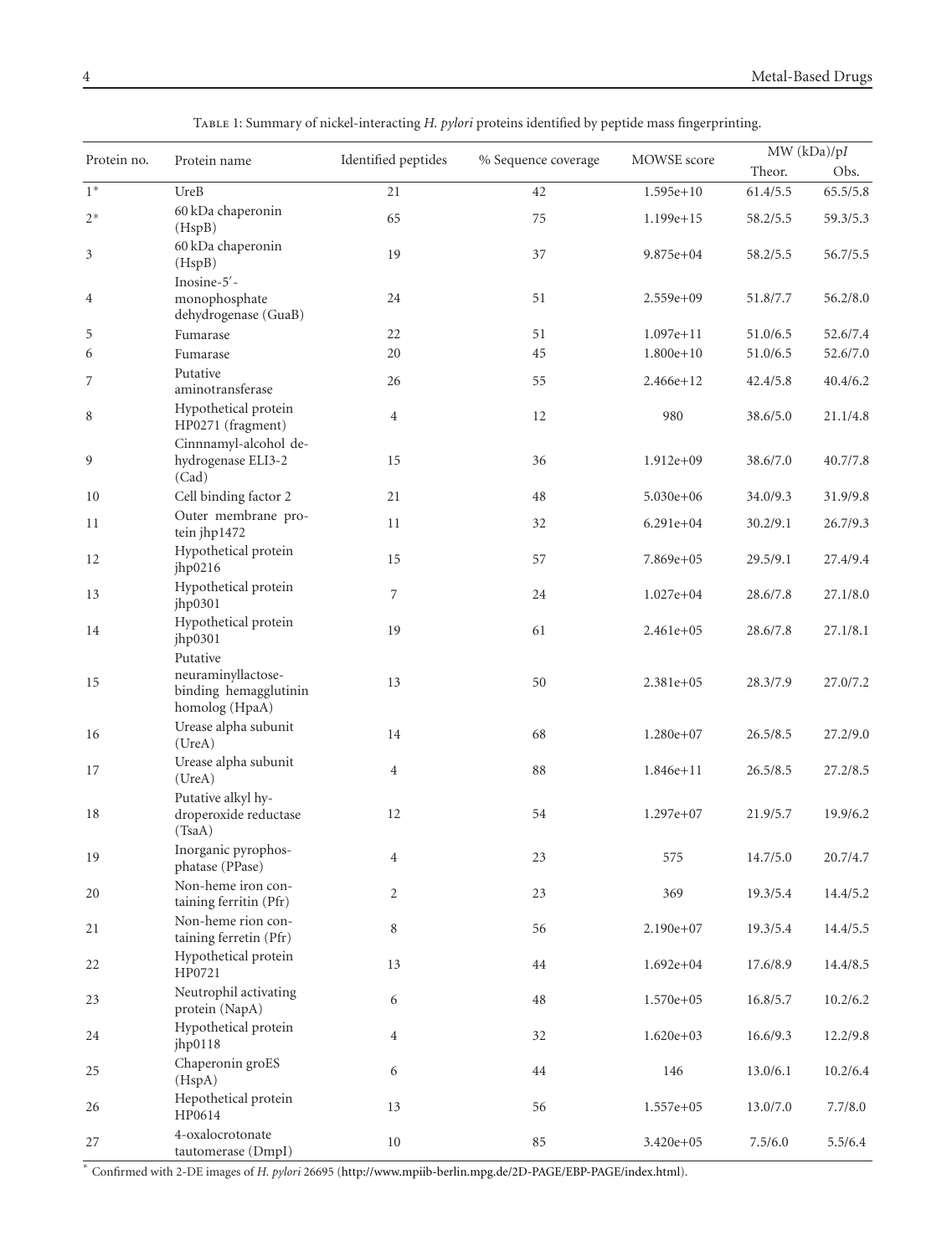Ni-binding domain in the C-terminus [\[32\]](#page-5-13). HspA has two distinct Ni<sup>2+</sup>-binding sites: a high-affinity site ( $K_d \approx 2.8 \mu M$ ) and a lower affinity site ( $K_d \approx 30 \,\mu$ M). The *H. pylori* GroEL homologue HspB belongs to the HSP60 family [\[33](#page-5-14)], and has been shown to increase the risk of gastric carcinoma, possibly by directly inducing the hyperproliferation of gastric cells [\[34](#page-5-15)]. HspB also was suggested to be responsible for the protection and regulation of urease activity [\[33](#page-5-14)].

Many identified Ni-interacting proteins in *H. pylori* are involved in antioxidant, antitoxic, and antiinflammation machinery. *H. pylori* TsaA is a major component of the thioredoxin-dependent thiol-specific antioxidant (TSA) system that catalyzes the reduction of hydroperoxides [\[35\]](#page-5-16) and peroxynitrite [\[36\]](#page-5-17). The cleavage of TsaA suppresses the protecting response of *H. pylori* cells against oxidative stress in two possible ways: directly by the way of nucleophilic attacking the peptide bond through metal-bound hydroxide ions, and/or indirectly by way of stimulating the activities of specific proteases. NapA is also directly involved in cell defense in response to oxidative stress.It was named because of its ability to mediate neutrophil adhesion to endothelial cells [\[37\]](#page-5-18), and to bind to mucin and neutrophil glycosphingolipids [\[38](#page-5-19)]. NapA was identified as a 150 kDa DNAbinding dodecamer that protects cells from DNA damage caused by free radicals under oxidative stress [\[39](#page-5-20), [40](#page-5-21)]. NapA was found to be positively regulated by iron, repressed by ferric uptake regulator (Fur) [\[40\]](#page-5-21), and unaffected by copper, nickel, or zinc [\[41\]](#page-5-22). An excess of iron is potentially harmful as it catalyzes the formation of toxic reactive oxygen species (ROS) via Fenton chemistry. Ferritin protein Pfr, the major iron storage protein of *H. pylori*, is also regulated by iron, nickel, zinc, and copper. The accumulation of this protein under iron-rich conditions allows *H. pylori* to maximize the iron storage capacity in response to an increase in iron availability [\[44](#page-5-23)]. It is essential for the bacteria to adapt to low-iron conditions [\[42](#page-5-24)[–45\]](#page-5-25). Obviously, Ni-IMAC is also able to trap Pfr with its cation binding affinity.

# **4. CONCLUSION**

Immobilized-nickel affinity chromatography and proteomic analysis were integrated to separate and identify the Niinteracting proteins in *H. pylori*. The results suggest that Niinteracting proteins are mainly involved in cellular processes, oxidative stress, and metabolism of the bacteria. This study demonstrated that metalloproteomic technique can be utilized to efficiently identify metal-related proteins that may play crucial roles in metal homeostasis. These proteins may be potential targets for designing and constructing drugs to suppress the bacterial infection.

# **ACKNOWLEDGMENTS**

This work was partially supported by Hong Kong Research Grants Council, Grants HKU 7512/05M (to Q. Y. He) and HKU703904P (to H. Sun), and the Areas of Excellence Scheme of Hong Kong University Grants Committee.

# <span id="page-4-0"></span>**REFERENCES**

- <span id="page-4-1"></span>[1] B. J. Marshall and J. R. Warren, "Unidentified curved bacilli in the stomach of patients with gastritis and peptic ulceration," *Lancet*, vol. 1, no. 8390, pp. 1311–1315, 1984.
- <span id="page-4-2"></span>[2] M. J. Blaser, "*Helicobacter pylori* and the pathogenesis of gastroduodenal inflammation," *Journal of Infectious Diseases*, vol. 161, no. 4, pp. 626–633, 1990.
- <span id="page-4-3"></span>[3] M. J. Blaser, "Gastric Campylobacter-like organisms, gastritis, and peptic ulcer disease," *Gastroenterology*, vol. 93, no. 2, pp. 371–383, 1987.
- <span id="page-4-4"></span>[4] J. Parsonnet, S. Hansen, L. Rodriguez, et al., "*Helicobacter pylori* infection and gastric lymphoma," *New England Journal of Medicine*, vol. 330, no. 18, pp. 1267–1271, 1994.
- <span id="page-4-5"></span>[5] D. Forman, D. G. Newel, F. Fullerton, et al., "Association between infection with *Helicobacter pylori* and risk of gastric cancer: evidence from a prospective investigation," *British Medical Journal*, vol. 302, no. 6788, pp. 1302–1305, 1991.
- <span id="page-4-6"></span>[6] D. J. McGee, "Mechanisms of *Helicobacter pylori* infection: bacterial factors," *Current Topics in Microbiology and Immunology*, vol. 241, pp. 155–180, 1999.
- <span id="page-4-7"></span>[7] S. B. Mulrooney and R. P. Hausinger, "Nickel uptake and utilization by microorganisms," *FEMS Microbiology Reviews*, vol. 27, no. 2-3, pp. 239–261, 2003.
- [8] L.-T. Hu and H. L. T. Mobley, "Purification and N-terminal analysis of urease from *Helicobacter pylori*," *Infection and Immunity*, vol. 58, no. 4, pp. 992–998, 1990.
- <span id="page-4-8"></span>[9] B. E. Dunn, G. P. Campbell, G. I. Perez-Perez, and M. J. Blaser, "Purification and characterization of urease from *Helicobacter pylori*," *Journal of Biological Chemistry*, vol. 265, no. 16, pp. 9464–9469, 1990.
- <span id="page-4-9"></span>[10] J. W. Olson and R. J. Maier, "Molecular hydrogen as an energy source for *Helicobacter pylori*," *Science*, vol. 298, no. 5599, pp. 1788–1790, 2002.
- <span id="page-4-10"></span>[11] R. J. Maier, C. Fu, J. Gilbert, F. Moshiri, J. Olson, and A. G. Plaut, "Hydrogen uptake hydrogenase in *Helicobacter pylori*," *FEMS Microbiology Letters*, vol. 141, no. 1, pp. 71–76, 1996.
- <span id="page-4-11"></span>[12] K. Stingl and H. De Reuse, "Staying alive overdosed: how does *Helicobacter pylori* control urease activity?" *International Journal of Medical Microbiology*, vol. 295, no. 5, pp. 307–315, 2005.
- <span id="page-4-12"></span>[13] J. K. Hendricks and H. L. T. Mobley, "*Helicobacter pylori* ABC transporter: effect of allelic exchange mutagenesis on urease activity," *Journal of Bacteriology*, vol. 179, no. 18, pp. 5892– 5902, 1997.
- <span id="page-4-13"></span>[14] P. Bauerfeind, R. M. Garner, and H. L. T. Mobley, "Allelic exchange mutagenesis of nixA in *Helicobacter pylori* results in reduced nickel transport and urease activity," *Infection and Immunity*, vol. 64, no. 7, pp. 2877–2880, 1996.
- <span id="page-4-14"></span>[15] M. Misra, R. Olinski, M. Dizdaroglu, and K. S. Kasprzak, "Enhancement by L-histidine of nickel(II)-induced DNA-protein cross-linking and oxidative DNA base damage in the rat Kidney," *Chemical Research in Toxicology*, vol. 6, no. 1, pp. 33–37, 1993.
- [16] S. Kawanishi, S. Inoue, S. Oikawa, et al., "Oxidative DNA damage in cultured cells and rat lungs by carcinogenic nickel compounds," *Free Radical Biology and Medicine*, vol. 31, no. 1, pp. 108–116, 2001.
- <span id="page-4-15"></span>[17] S. K. Chakrabarti, C. Bai, and K. S. Subramanian, "DNAprotein crosslinks induced by nickel compounds in isolated rat lymphocytes: role of reactive oxygen species and specific amino acids," *Toxicology and Applied Pharmacology*, vol. 170, no. 3, pp. 153–165, 2001.